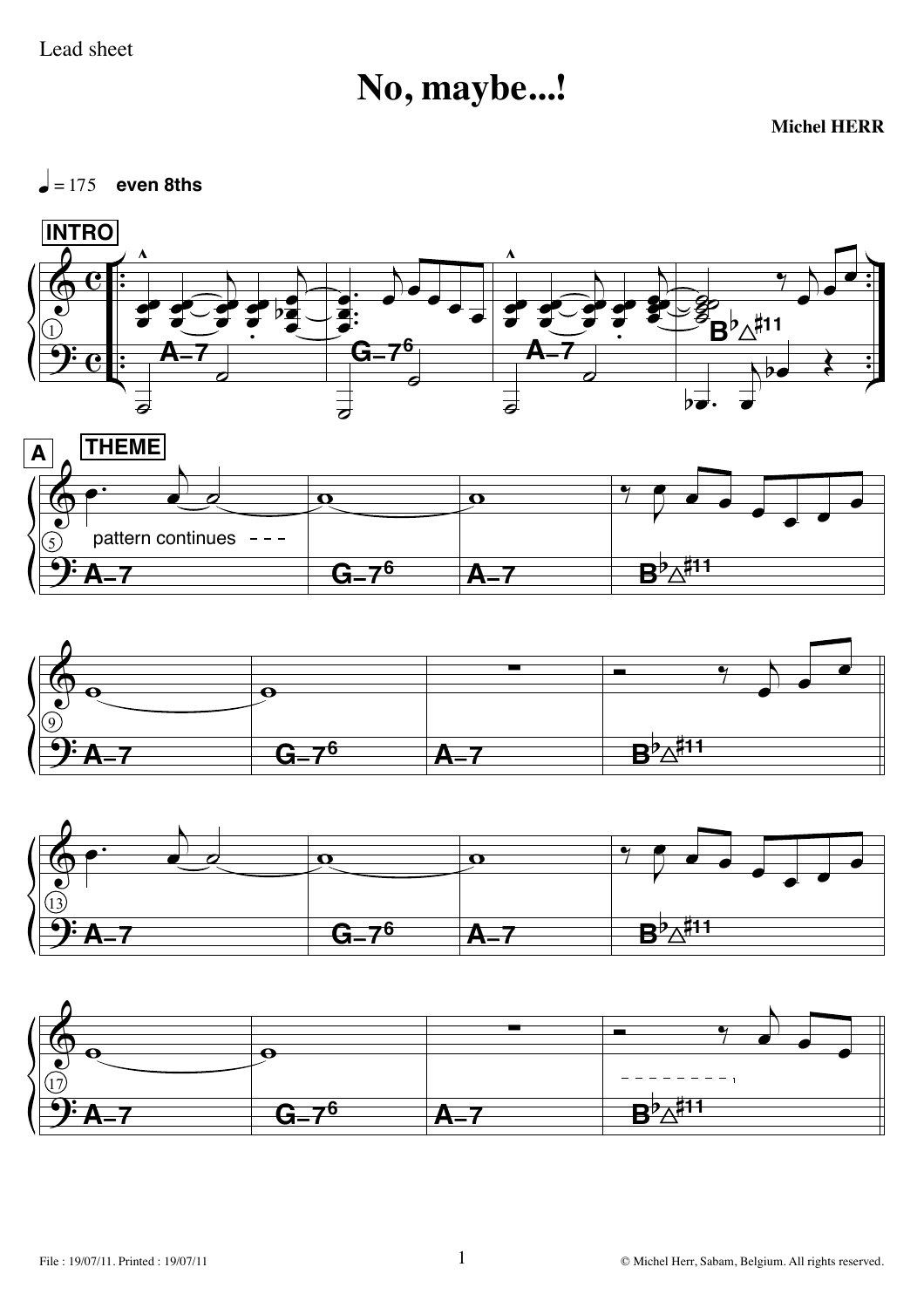Lead sheet











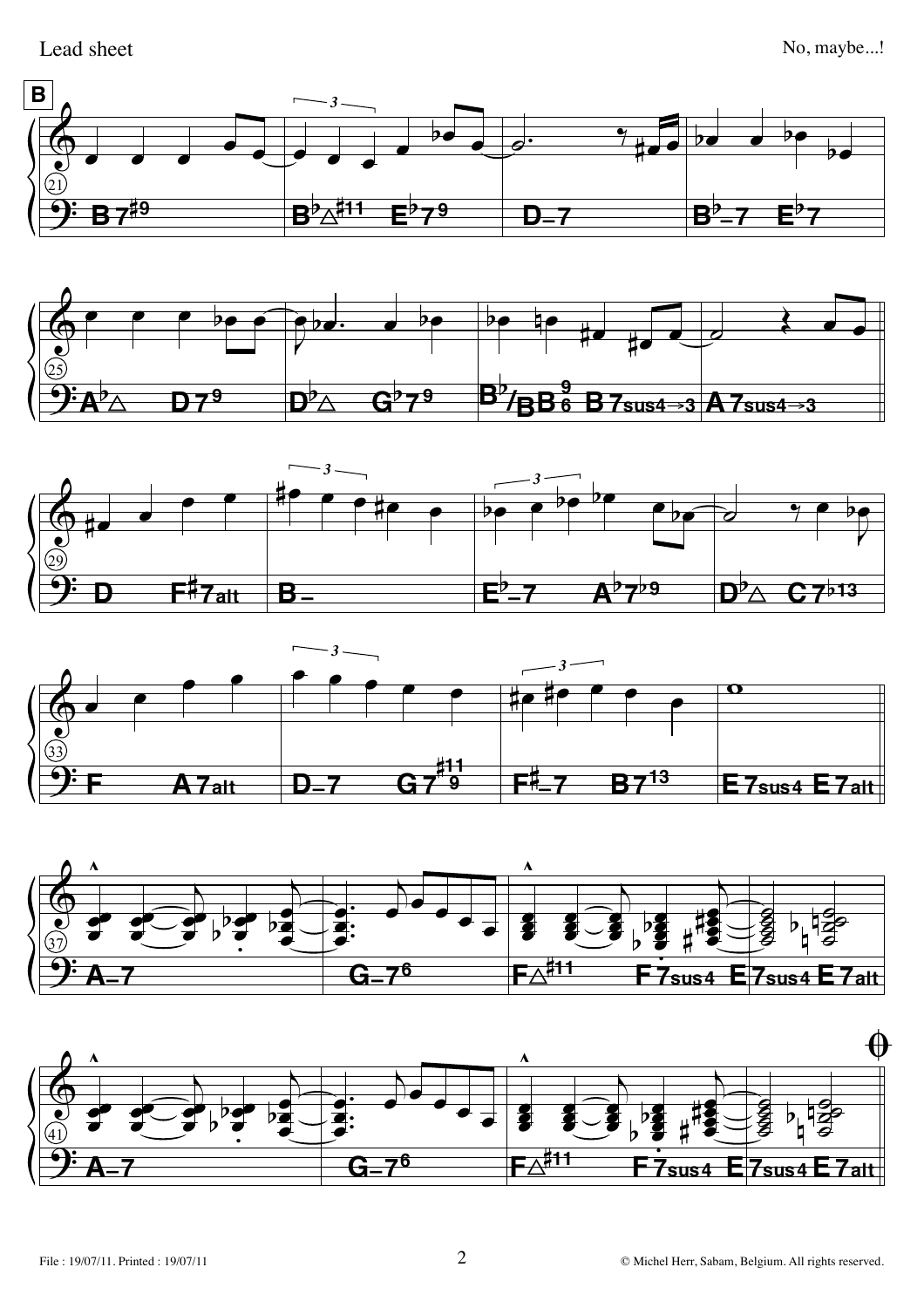